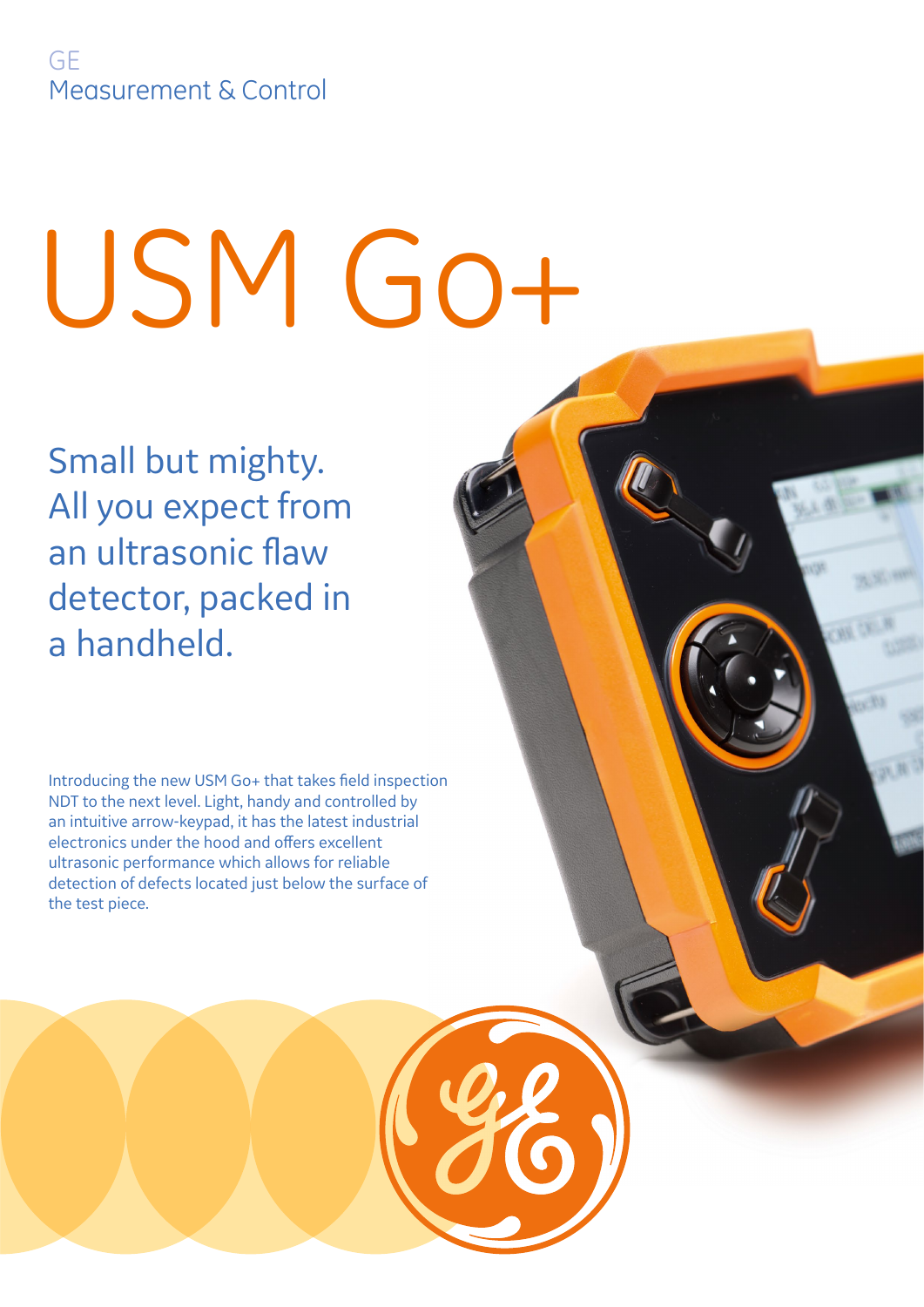# **USM Go+ When design and technology shake hands**

### **Best of both worlds**

The USM Go+ ultrasonic flaw detector offers you the performance and features of a tabletop ultrasonic detector in a small, ultra-portable handheld instrument weighing less than 2 pounds (907 grams) for maximum portability in the field. Its ergonomic design, useful features and big performance are the result of carefully listening to the experience of the people in the field who, through their everyday practice, know best what it takes to do a good job.





### **What a field NDT operator needs is:**

### *• An instrument you can use with one hand*

The USM Go+ is the ideal device for portable ultrasonic testing. It comfortably fits in the palm of your hand or pocket of coveralls for ease of use and transport. It's the perfect tool for operation in confined spaces, areas with difficult access or other difficult environments.

Actually, you operate it with one hand, thanks to the arrow-keypad, which allows for intuitive navigation and fast and precise adjustments. That comes in handy, when you need your other hand to adjust the probe or just hold on to a ladder. Are you left-handed? No problem, use the 'flip' function to adapt the instrument to your hand.

### *• A robust, heavy duty device*

Its molded rubber casing makes the USM Go+ the sturdy instrument you need in the sometimes harsh conditions 'in the field'. It is dust and waterproof to IP67 and has been tested according to military standards.

### *• The biggest and brightest screen in its class*

The 108mm x 64,8 mm screen (zoomed mode) with best in class 800 x 480 pixel resolution offers optimum echo dynamics and separation. Moreover, it is exceptionally bright so you can easily read the image even in full sunlight. On the other hand, when working in the dark, you can reduce the brightness to reduce eye fatigue and conserve battery life. An integrated stand allows you to optimize the viewing angle, when the instrument is desk or bench mounted.

### *• Outstanding UT performance*

Equipped with state-of-the art technology, the USM Go+ takes UT performance in handheld instruments a step further. The excellent near surface resolution enables you to detect flaws located just under the surface of the test piece with a high degree of reliability.

A wide Pulse Repetition Frequency range allows you to use the USM Go+ at low PRF to inspect forged parts without any "ghost" echoes and to inspect welds at high PRF when fast scanning speed is required.

### *• A tool that boosts your productivity*

Ultra-portable, easy-to-handle, intuitive operation, high performance - the USM Go+ is your plug & play tool that will give your productivity a boost the moment you start using it.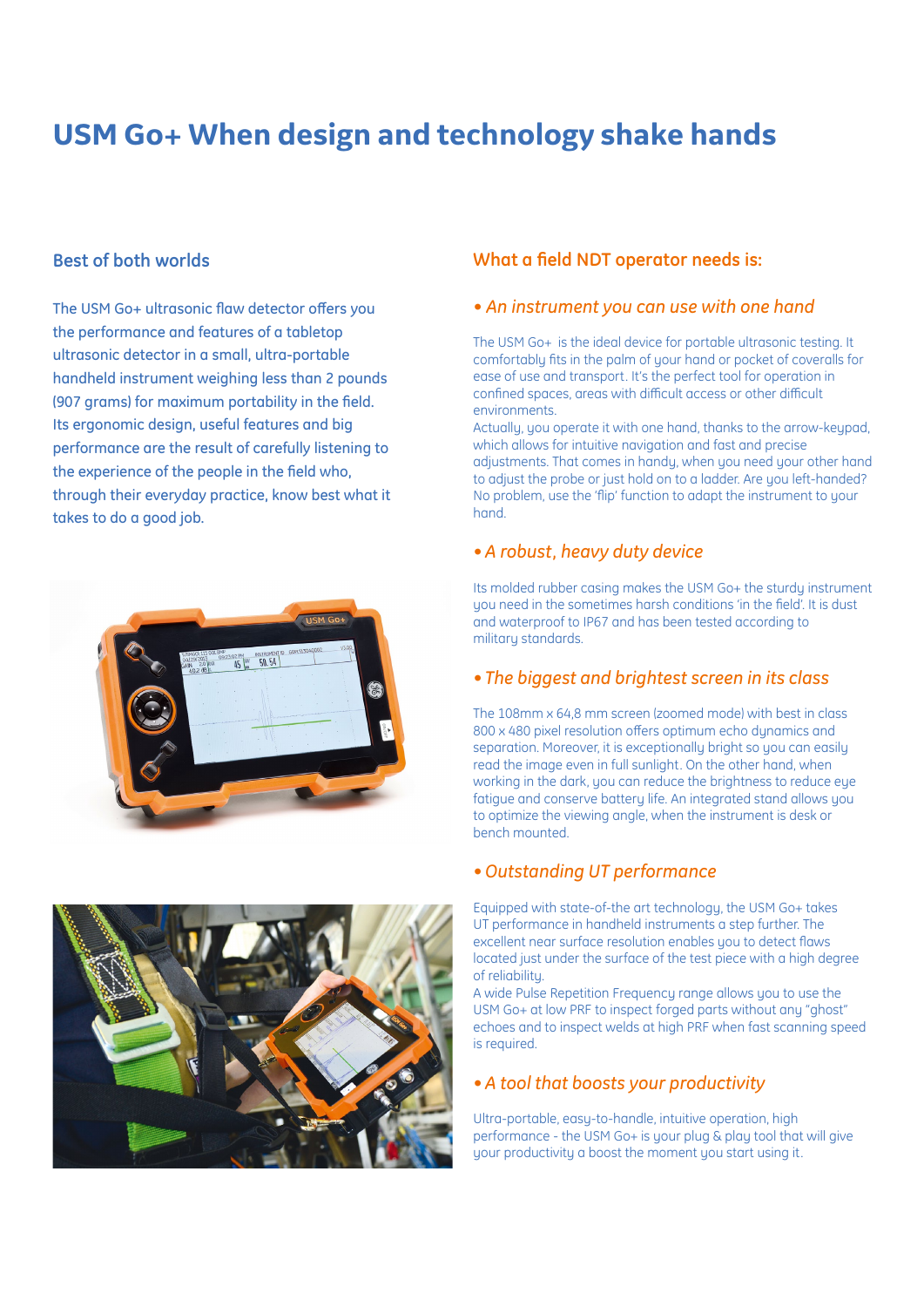

### **Other key features & benefits**

- A-Scan video recording up to 8 minutes allows live reporting and playback of an entire inspection sequence for review by more qualified personnel (e.g. Level III)
- Truly ambidextrous instrument with flip function of the display and functionality of the rocker switches.
- AUTOANG (Auto Angle) feature calculates the refracted angle of an angle beam wedge and utilizes it for Trigonometic flaw location projections
- A standard USB connection allows for data to be downloaded from the flaw detector for further analysis or storage.
- The instrument's 2 GB memory can be easily exchanged by SD cards up to 16 GB.
- at so there is no<br>
High PRF (up to 2000 Hz)<br>
Lightweight: 850 g (1.87 lb.)<br>
Creatly sing and acceptance • Reports are produced in jpeg or bmp format so there is no need for special reading software.
- Backwall Echo Attenuator (BEA) helps to find very small defects, improving detectability.
- Automatic Gate Threshold for the 2 gates ensuring accurate measurements made under the same conditions.



### **A wide range of applications**

The USM Go+ has been designed to provide flaw detection capability in inspection situations throughout the industrial and process spectrum, from aerospace to power generation and from the automotive sector to the oil and gas industry.

### Weld Inspection:

- Trigonometric projections with curvature correction.
- AWS D1.1 sizing
- DAC/TCG
- DGS
- Color Leg

### Inspection of Forgings and Castings:

- Manual PRF adjustment
- Phantom echo indicator
- DGS
- Backwall Echo Attenuator (BEA)

### Inspection of rails:

- High PRF (up to 2000 Hz)
- 
- Small size and ergonomics
- 
- Inspection of Composites: • RF Display
- 
- 2 gates with B-start triggered with echo in gate A
- TCG correction with high slope 120 dB/us
- Reflector depth indicated in layer

### For more demanding applications:

- Narrow band filters
- Low noise digital amplifier
- Square wave pulser